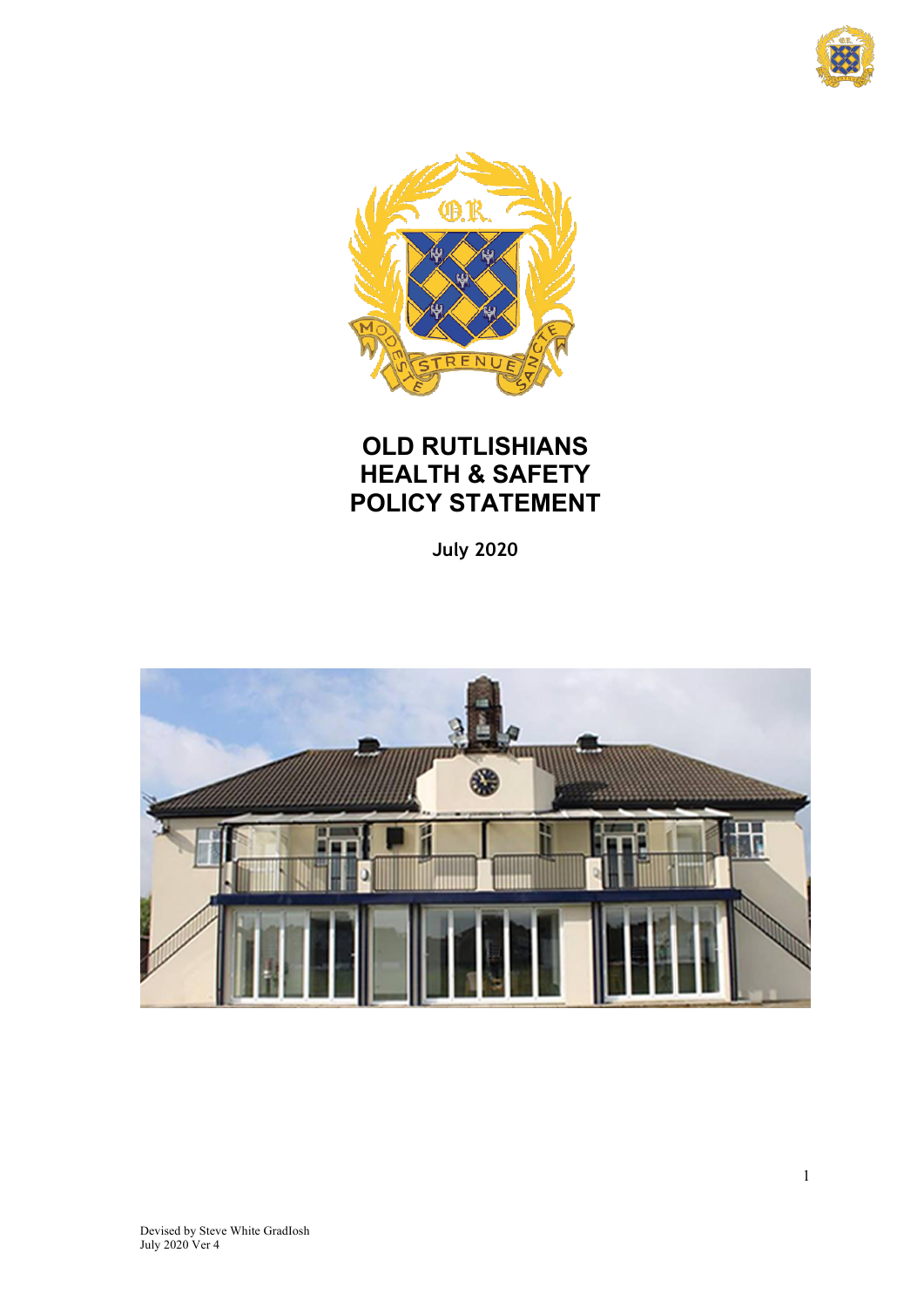

| <b>STATEMENT OF INTENT</b>                 |               |  |  |  |
|--------------------------------------------|---------------|--|--|--|
| <b>Directors Declaration</b>               | Pages 3-4     |  |  |  |
|                                            |               |  |  |  |
| <b>ORGANISATION OF HEALTH &amp; SAFETY</b> |               |  |  |  |
| <b>Executive Committee</b>                 | Page 5        |  |  |  |
| Chair of ORA Exec Committee                | Pages 5-6     |  |  |  |
| Secretary of ORA Exec Committee            | Page 6        |  |  |  |
| Health & Safety Person                     | Page 6        |  |  |  |
| <b>Managers/Sports Managers</b>            | Pages 6-7     |  |  |  |
| Staff/Volunteers                           | Page 7        |  |  |  |
|                                            |               |  |  |  |
| <b>ARRANGEMENTS OF HEALTH &amp; SAFETY</b> |               |  |  |  |
| <b>Consultation with Staff</b>             | Page 8        |  |  |  |
| Compliance                                 | Page 8        |  |  |  |
| <b>Work Areas</b>                          | Page 8        |  |  |  |
| <b>Emergency &amp; Accident Procedures</b> | Pages 8-9     |  |  |  |
| Fire Drill & Evacuation Procedure          | Pages 9-10    |  |  |  |
| <b>First Aid</b>                           | Pages 11-12   |  |  |  |
| Reporting Accidents/RIDDOR                 | Page 12       |  |  |  |
| Display Screen Users                       | Page 13       |  |  |  |
| <b>Electrical Safety</b>                   | Pages 13-14   |  |  |  |
| Work Equipment                             | Pages 14-15   |  |  |  |
| Storage & Handling                         | Page 15       |  |  |  |
| <b>COSHH</b>                               | Pages 15-16   |  |  |  |
| Personal Protective Equipment              | Page 16       |  |  |  |
| Lifting and Carrying                       | Page 16       |  |  |  |
| Cleaning & Waste Disposal                  | Page 17       |  |  |  |
| Stress in the workplace                    | Page 17       |  |  |  |
| Young People at Work                       | Page 17       |  |  |  |
| Health and Safety of Contractors           | Pages 17 - 18 |  |  |  |
| Health & Safety of Visitors                | Page 18       |  |  |  |
| <b>Working Alone</b>                       | Page 18       |  |  |  |
| Training and Information                   | Page 18       |  |  |  |
| <b>Risk Assessment Monitoring</b>          | Page 19       |  |  |  |
| Inspections                                | Page 19       |  |  |  |
| Monitoring and Improving Health & Safety   | Page 19       |  |  |  |
| Safeguarding                               | Page 19       |  |  |  |
| Covid                                      | Page 19-20    |  |  |  |
| Legislation                                | Page 20       |  |  |  |
|                                            |               |  |  |  |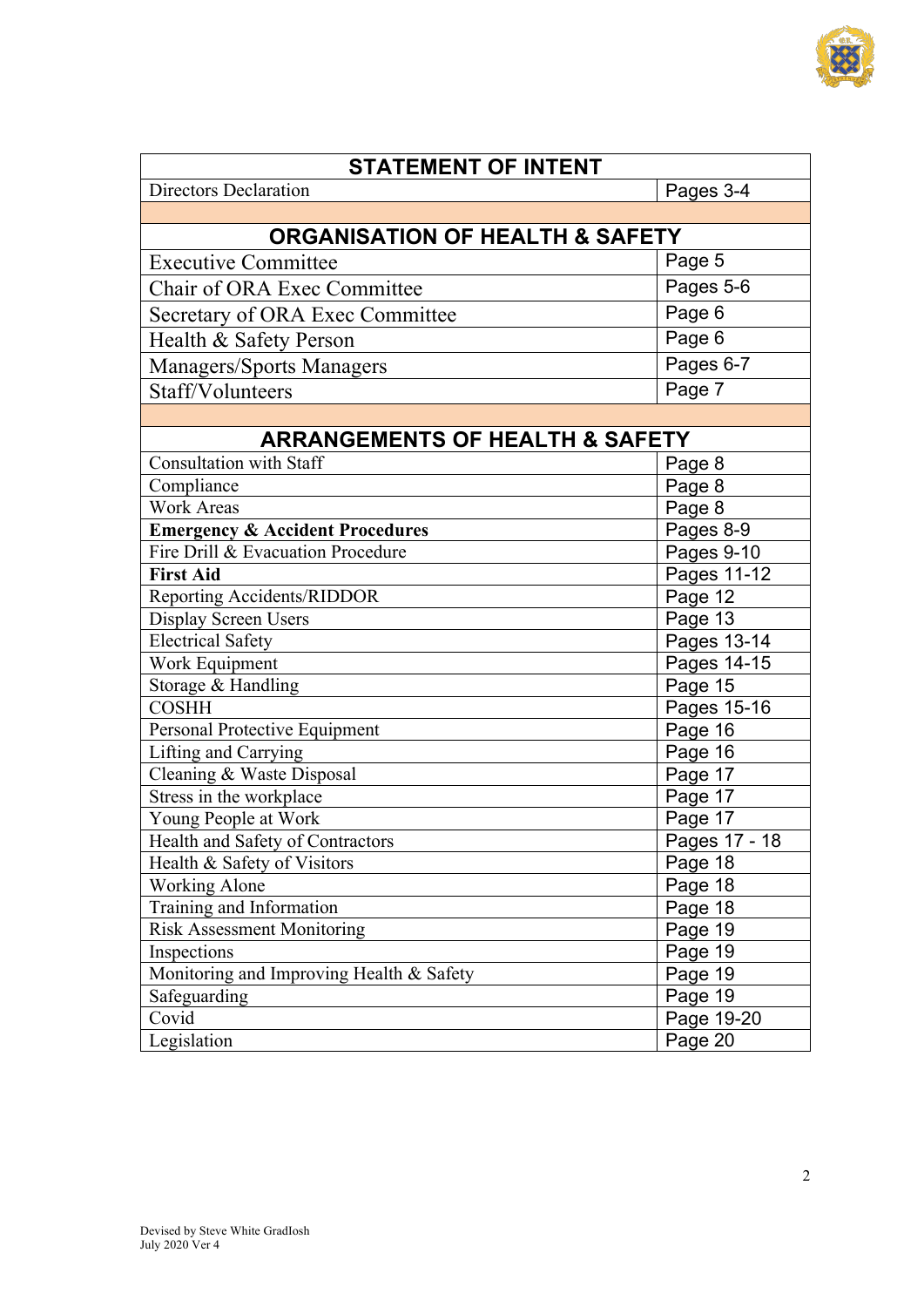

## **AMENDMENTS**

## **Review record**

| Date             | Purpose of review                               | Reviewed by        |
|------------------|-------------------------------------------------|--------------------|
| Feb 2020         | Annual review                                   | <b>Steve White</b> |
| March<br>2020    | Change Executive Committee to Board of Trustees | <b>Steve White</b> |
| <b>July 2020</b> | Covid specific section                          |                    |
|                  |                                                 |                    |
|                  |                                                 |                    |
|                  |                                                 |                    |
|                  |                                                 |                    |
|                  |                                                 |                    |
|                  |                                                 |                    |
|                  |                                                 |                    |
|                  |                                                 |                    |
|                  |                                                 |                    |
|                  |                                                 |                    |

## **SECTION 1**

## **STATEMENT of INTENT**

The Old Rutlishians Association recognises and accepts its health and safety duties for providing a safe and healthy working environment (as far as is reasonably practicable) for all its workers (paid or volunteer) and other visitors to its premises under the Health and Safety at Work Act 1974, the Fire Precautions (Workplace) Regulations 1997, the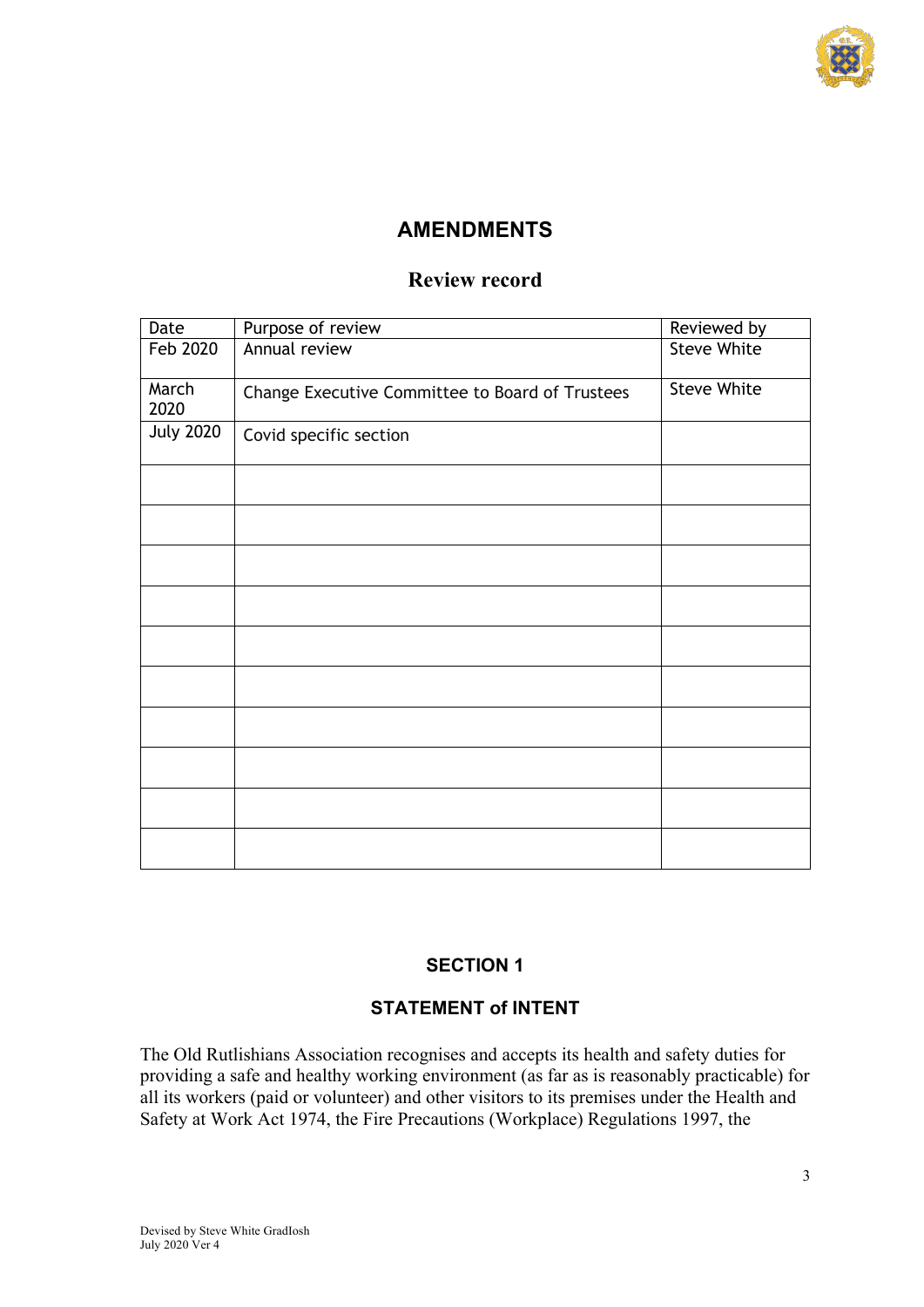

Management of Health and Safety at Work Regulations 1999, other relevant legislation and common law duties of care.

Throughout this Statement, terms such as "staff", "workers", "employees", include both paid and volunteer workers.

It is the policy of the Association to promote the health and safety of the volunteers, staff and of all visitors to the Association premises and to that intent to:

- Take all reasonably practicable steps to safeguard the health, safety and welfare of all personnel on the premises.
- Provide adequate working conditions with proper facilities to safeguard the health and safety of personnel and to ensure that any work which is undertaken produces no unnecessary risk to health or safety.
- Encourage persons on the premises to co-operate with the Association in all safety matter, in the identification of hazards which may exist and in the reporting of any condition which may appear dangerous or unsatisfactory.
- Ensure the provision and maintenance of plant, equipment and systems of work that are safe.
- Maintain safe arrangements for the use, handling, storage and transport of articles and substances.
- Provide sufficient information, instruction, training and supervision to enable everyone to avoid hazards and contribute to their own safety and health;
- Provide specific information, instruction, training and supervision to personnel who have particular health and safety responsibilities.
- Make, as reasonably practicable, safe arrangements for protection against any risk to health and safety of the general public or other persons that may arise for the Association's activities;
- Make suitable and sufficient assessment of the risks to the health and safety of employees and of persons not in the employment of the Association arising out of or in connection with the Association activities;
- Make specific assessment of risks in respect of new or expectant mothers and young people under the age of eighteen;
- Provide information to other employers of any risks to which those employer's workers on the Association's premises may be exposed.

This policy statement and/or the procedures for its implementation may be altered at any time by the Association's Management. The statement and the procedures are to be reviewed each year by the Health and Safety Person.

## **Board of Trustees**

Print Name – Peter Stokes

Signature -

Date: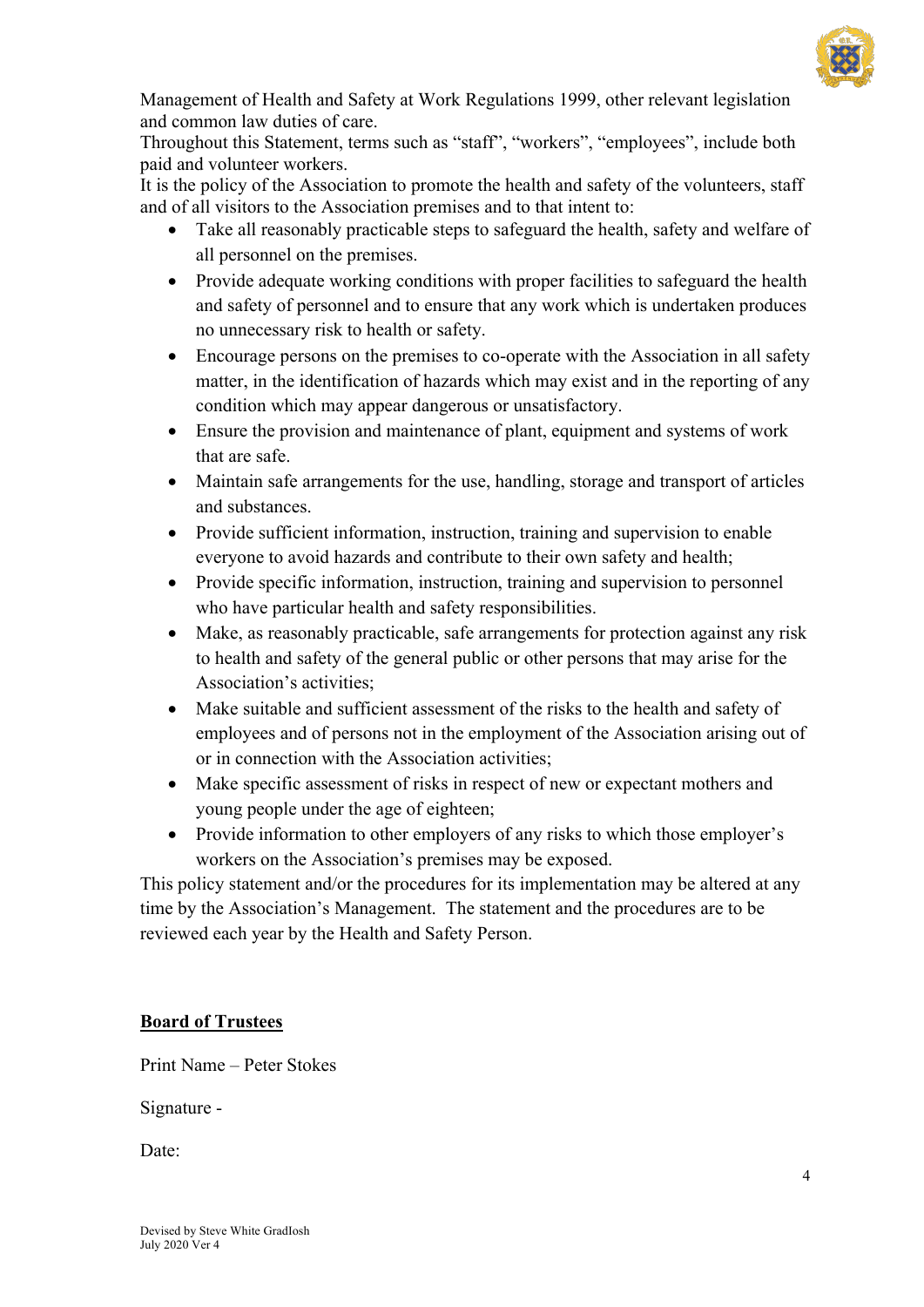

## **SECTION 2**

## **ORGANISATION OF HEALTH & SAFETY RESPONSIBILITIES**

For the effective management and adherence of our Health & Safety Risk Management based system, everyone must take responsibility for themselves and for the people and activities they manage. This does not mean that everyone has to carry out Health & Safety tasks themselves, but they should ensure that all tasks carried out in their work areas are performed with the utmost regard for Health & Safety.

This includes a duty and responsibility owed to the Old Rutlishians Association by its Employees/Volunteers in reporting faults and hazards in a timely fashion, so that the Grounds and working environment is properly maintained and any repairs which affect Health & Safety are carried out as soon as possible.

In order to organise and manage matters of Health & Safety it is necessary to assign persons to undertake the same and, in this respect, the following arrangements have been undertaken.

## **Board of Trustees**

Managing Health and Safety risk is a key issue for the Board of Trustees, who have a collective role in providing committed leadership in the continuous improvement in Health and Safety. The Board is responsible for committing resources as an investment to improve staff health, safety and welfare and subsequently monitoring the impact of committing resources. Board decisions and actions will support The Old Rutlishians Association's Health and Safety responsibilities.

## **THE BOARD OF TRUSTEES**

The Board of Trustees has overall and final responsibility for Health and Safety.

Specific Health and Safety duties include:

- a) Provision of an Association which has clearly defined responsibilities leading to effective and comprehensive Health and Safety management
- b) Allocation of resources to comply with Health and Safety legislation and best practice so far as is reasonably practicable
- c) Ensuring that systems are in place so that all employees/volunteers are fully aware of their statutory responsibilities by the inclusion of Health and Safety in all job descriptions and through the Associations Induction
- d) Assigning an individual with special responsibility for Health and Safety who is responsible for the overall coordination of health safety and welfare issues within the Association and for monitoring the implementation and upkeep of Health and Safety policies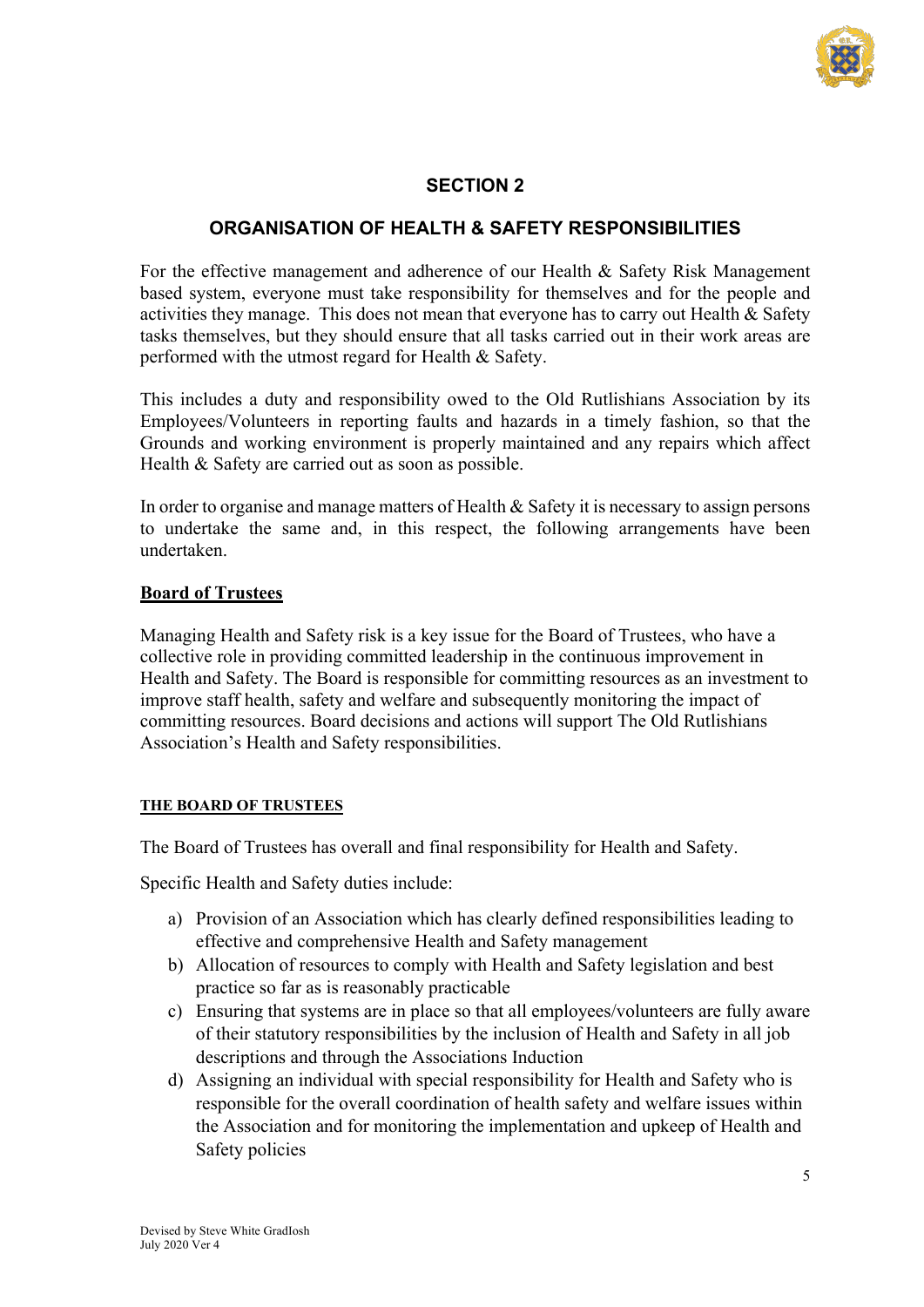

e) Reviewing the health and safety performance of the Association through regular Health and Safety reports and ensuring appropriate action plans are developed to facilitate continuous improvement

## **STEVE WHITE – THE APPOINTED HEALTH AND SAFETY ADVISOR**

Has day-to-day responsibility for ensuring this policy is put into practice and Health and Safety standards are met throughout the Association.

## **Appointed Health & Safety Advisor**

- (a) Applying and enforcing Health & Safety standards, in accordance with legislation, official guidance and approved codes of practice.
- (b) co-ordinating and initiating Health & Safety activities, including the review of all Health & Safety Risk Assessments, by way of periodic Audits as required under the relevant Acts and/ or Regulations, together with routine Health & Safety inspections within the environment;
- (c) providing practical guidance, advice and assistance to all persons in the proper implementation of Health & Safety procedures;
- (d) Monitoring for accidents and incidents within the environment and ensuring any accidents are fully investigated with a view to preventing a recurrence; reporting to the Environmental Health Officer or the Health & Safety Executive as required in accordance with RIDDOR (Reporting of Incidents, Diseases and Dangerous Occurrences) Regulation 2013, where applicable.
- (e) To ensure adequate communications between staff and the Association in accordance with regulatory requirements.
- (f) Applying and enforcing Health & Safety standards within the Association environment.
- (g) Carrying out periodic inspections of Manual Handling Aids so as to ensure there suitability and safe use/application.
- (h) Making recommendations in respect of Manual Handling Risk Assessments, training and refresher training where appropriate and required, in accordance with The Manual Handling Operations Regulations 1992 (as amended 2002)
- (i) To ensure that all workplace equipment is suitable and sufficient for its purpose and used in accordance with The Provision and Use of Work Equipment Regulations 1998, such as ride on mowers, tractors etc, this including matters of maintenance/repairs and servicing.
- $(i)$  Co-ordinating and initiating Health & Safety activities, including periodic reviews of all Health & Safety Risk Assessments (the environment) as required under the relevant Acts and/ or Regulations, together with routine Health & Safety inspections.

## **Managers/Sports Team Managers**

Each Manager is responsible for his/her personal safety and that of all personnel under his or her authority, including others who may be affected by the Associations activities.

In particular they will:

a) Understand and implement the Associations safety policy.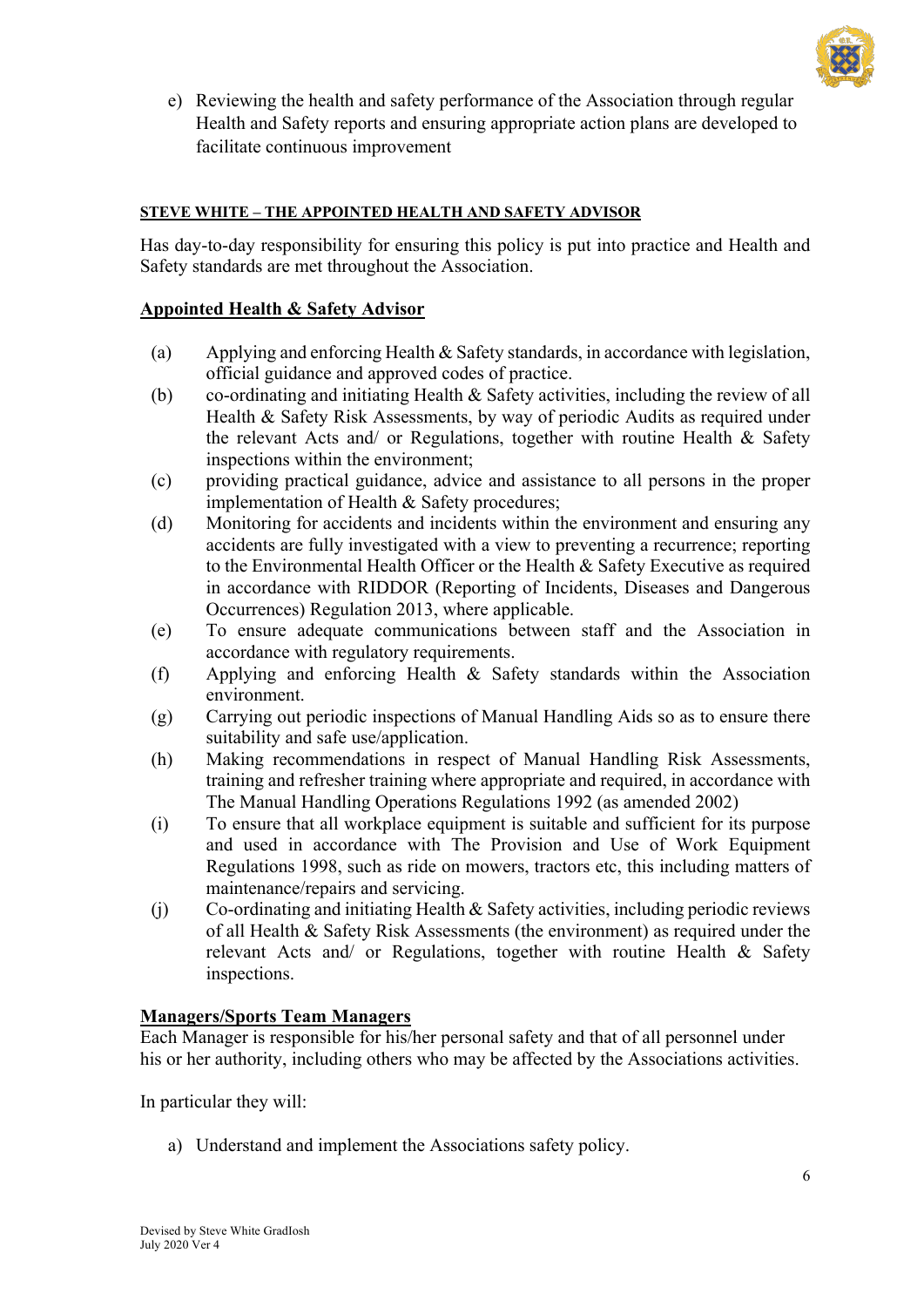

- b) Appreciate the responsibilities of personnel under their authority and ensure that each employee/volunteer knows his/her responsibility and are equipped to play their part.
- c) Ensure accident and near-miss reporting procedures are understood and complied with and assist with accident investigations where appropriate.
- d) Ensure all contractors are suitably trained/competent to carry out the prescribed task and that the necessary training certificates are in force and appropriate. Also Method Statements and Risk Assessments are submitted before works commence.
- e) Ensure that all new employees/volunteers are provided with a copy of the policy statement, receive such induction training as may be laid down in procedures, are issued with personal protective equipment, where applicable, as required and they adhere to personal responsibilities set out in this Policy.
- f) Reprimand any employee/volunteer for failing to discharge their health and safety responsibilities.
- g) Set a personal example with regard to health and safety matters.

## **Staff /Volunteers Responsibilities**

All staff are required to take reasonable care and steps for their own Health & Safety and for that of other persons who may be affected by their actions. In accordance with the Health & Safety at Work etc Act 1974, all staff have a legal duty to co-operate with the Association to enable the Association to fulfil its legal obligations. This is further substantiated and supported by the Management of Health & Safety at Work Regulations 1999. All staff, volunteers, contractors and others have a legal duty to report Health & Safety concerns and hazards as soon as practicable. Further, staff may not do anything that may adversely affect their own Health, Safety & Welfare.

Staff are responsible for:

- (a) taking reasonable care of the Health & Safety of themselves and of any other persons who may be affected by your acts and or omissions at work;
- (b) co-operating with the Association as far as is necessary to enable the Association to discharge any duty or requirement imposed on it by any relevant statutory provisions;
- (c) not intentionally or recklessly interfering with or misusing anything provided in the interests of health, safety or welfare in pursuance of any statutory provision or safe system of work;
- (d) reporting any Health & Safety concerns to the Associations Board;
- (e) Following our Health & Safety Standards, as set down by the Association.
- (f) Ensure accident and near-miss are reported.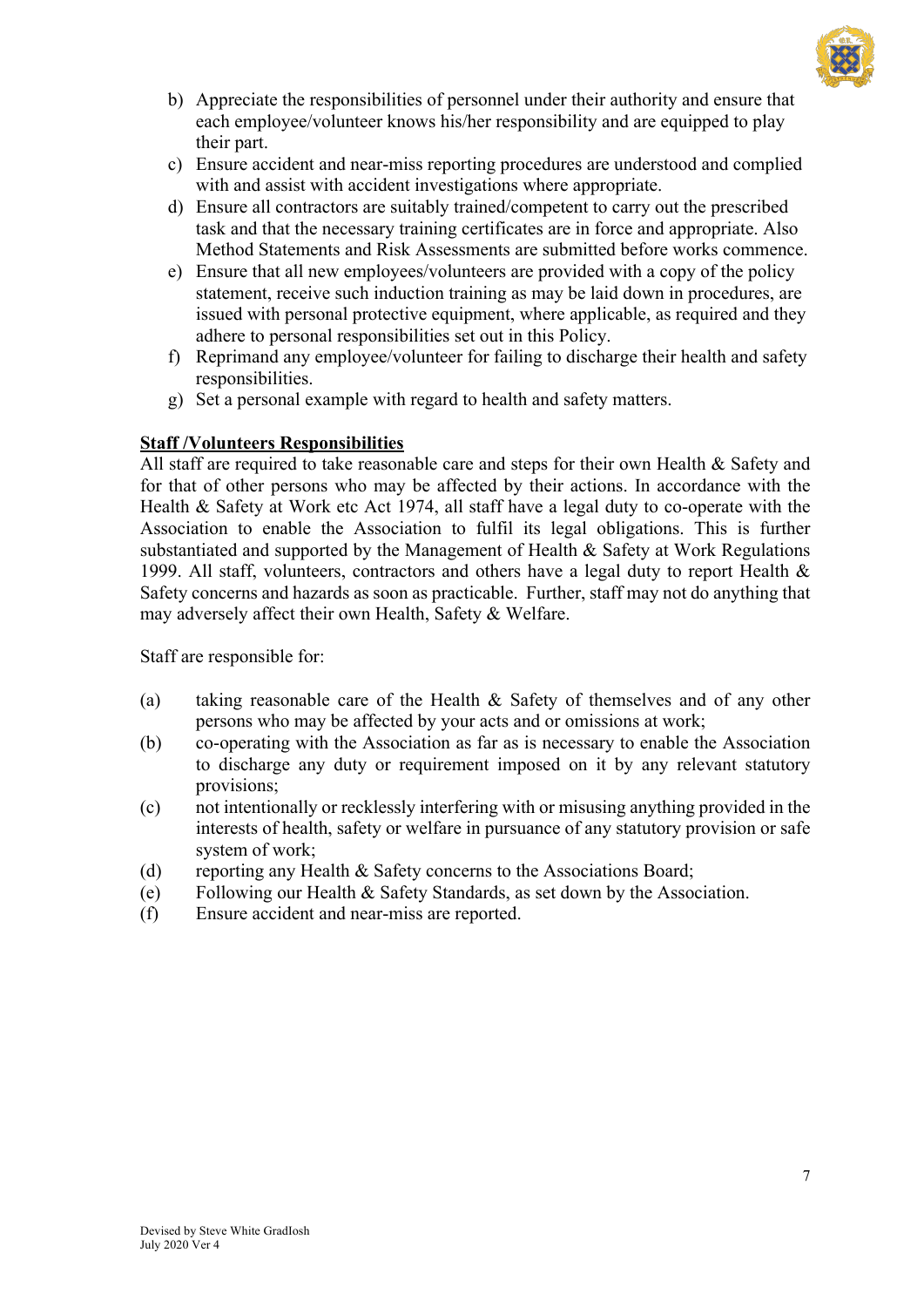

## **SECTION 3**

## **ARRANGEMENTS OF HEALTH & SAFETY**

## **Consultation with Staff**

We will consult all staff on Health & Safety matters, either directly or through the Health and Safety Committee.

The Health & Safety Chair and the Health and Safety Committee are responsible for ensuring regular communication with all staff in respect of matters of Health & Safety.

## **Compliance**

Failure to adhere to any Health & Safety policies and/or procedures contained herein and as varied from time to time, may result in disciplinary and or legal action being taken against an employee/volunteer, including summary dismissal and criminal prosecution.

## **Work Areas**

The following standards should be applied to all work areas:

- Floor areas, passageways and corridors are kept free of obstructions.
- Fire exit routes, doors and firefighting equipment are always kept free of obstructions. All fire doors should remain closed and not wedged open unless approved openers are fitted.
- Papers, files, nor any other objects or materials should not be stored on top of or around electrical equipment so as to obstruct or reduce necessary ventilation requirements.
- The tops of high cupboards or filing units are to be free from heavy items so as not to cause a manual handling or fall/collapse hazard.
- Absolutely no running in or on the premises unless on one of the approved training surfaces or pitches
- Faults and hazards are to be reported to the Associations Health and Safety Representative or Manager as soon as reasonably possible.

## **EMERGENCY & ACCIDENT PROCEDURES**

## **Introduction**

Under the Management of Health & Safety at Work Regulations 1999, the Association has a duty to provide procedures to be followed in the event of serious or imminent danger.

All employees, volunteers, workers and contractors should remain conversant with the current procedures in the event of an emergency.

## **Fire**

Under the Regulatory Reform (Fire Safety) Order 2005, the Organisation has a duty to provide a safe place of work.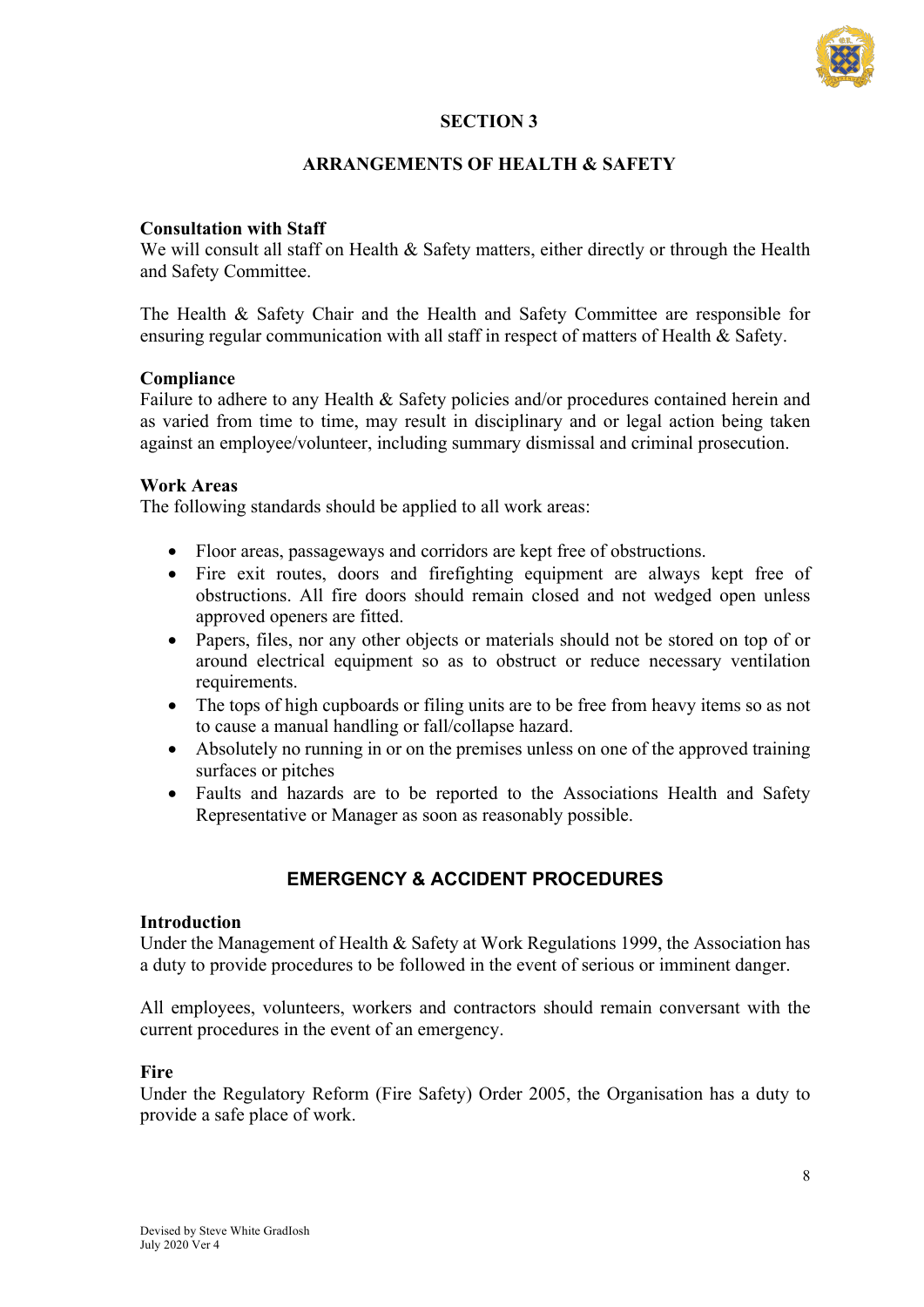

The Association or appointed person are responsible for ensuring that instructions and information on actions that should be taken in the event of an emergency are given to staff/volunteers and displayed throughout the building, including:

- (a) Making new member of staff/volunteers aware of the contents of the Health & Safety Policy; to be included on their initial Induction.
- (b) ensuring that the fire drill and evacuation procedures are clearly displayed on the notice board and behind the bar;
- (c) assessing the fire risks in the workplace as required under the Regulatory Reform (Fire Safety) Order 2005

## **It is most important to remember that if you discover a fire, you should get everyone out as soon as possible and raise the alarm. Please follow the Fire Drill instructions.**

Should a fire be discovered in its early stages, you may think that you can deal with it yourself. The first thing to remember is that even small fires spread very quickly, producing smoke and fumes which can kill in minutes. Always sound the fire alarm and report to the designated assembly point.

Everyone is responsible for ensuring that fire routes and escapes together with portable firefighting equipment are kept free from obstructions at all times.

## **FIRE DRILL & EVACUATION PROCEDURES**

Action to be taken on discovering a Fire

FIRST RAISE THE ALARM BY:

- On discovering a fire, raise the alarm by shouting FIRE! (This will alert anyone in the immediate vicinity) and then activate the nearest Fire Alarm Call Point Break glass (small red box, close to major exits).
- Dial 999 stating you are calling from The Clubhouse, Poplar Rd, Merton Park, London SW19 3JS You MUST inform the Clubs Manager you have called the Emergency services as soon as possible
- If safe to do so and are trained to do so, use an appropriate fire extinguisher to tackle the fire, but only if your exit is clear, there are no canisters nearby and the fire can be easily controlled.
- Please ensure all doors are closed where a fire is present, this will prevent the fire spreading to other parts of the building. However only attempt this if it is safe to do so, DO NOT PUT YOURSELF IN DANGER.
- Leave the building by the nearest exit.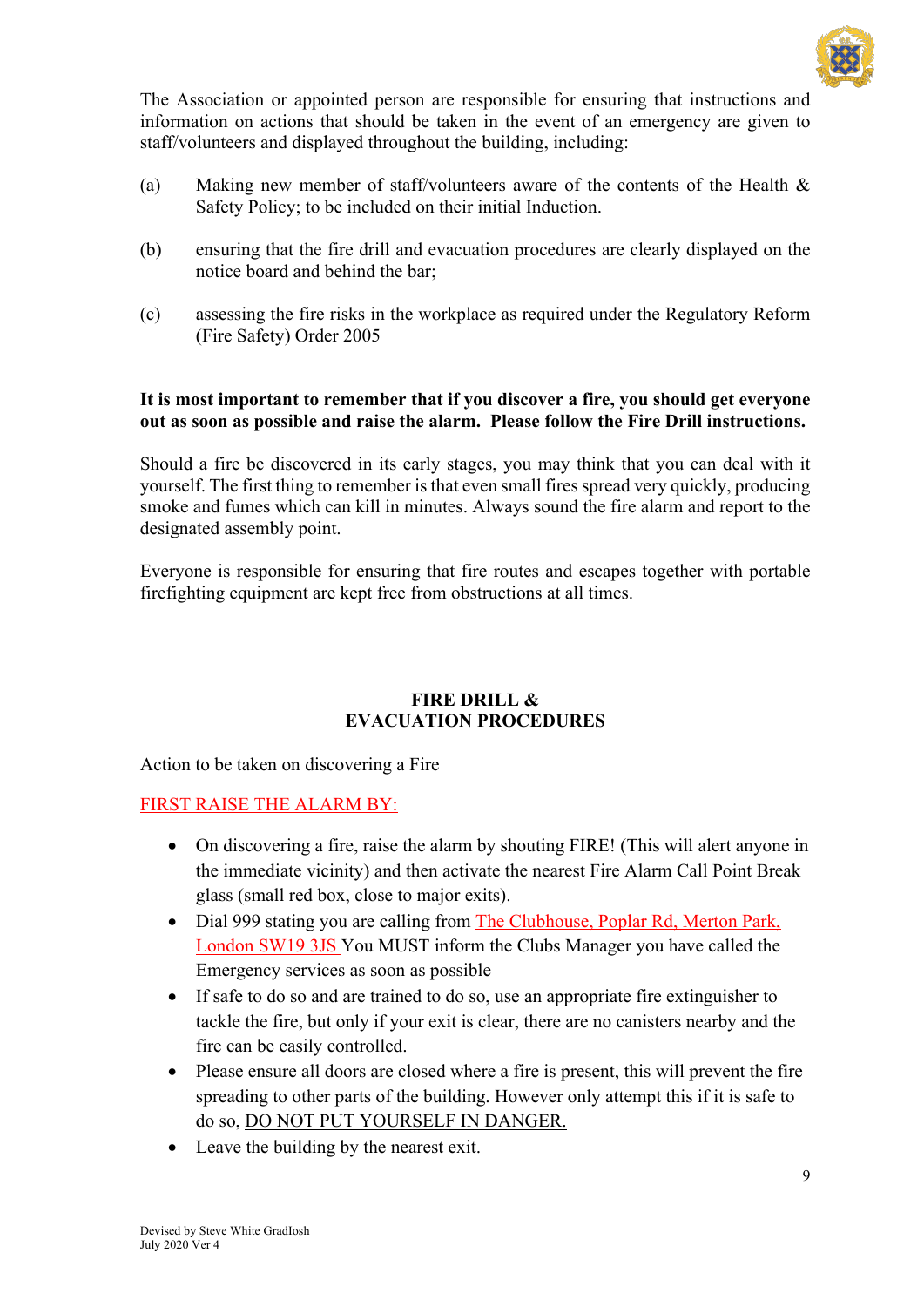

• Do not go back for any personal belongings.

DO NOT take any personal risk and remember Fire extinguishers are only for dealing with small fires

## ACTION TO BE TAKEN ON HEARING A FIRE ALARM

- Leave the area; do not wait to collect your belongings. Keep calm; leave quickly and quietly – DO NOT RUN.
- Strictly adhere to the evacuation procedure given by the fire warden without question.
- Report to the Assembly point
- DO NOT attempt to re-enter any area once you have left unless it is safe to do so and only when instructed by Emergency services.
- If for any reason it is not possible to return to your work, staff will advise at the assembly point.

## ALL EMPLOYEES/VOLUNTEERS MUST

- Familiarise themselves and any visitors to the site, with the following safety matters.
- Identify the sound of the fire alarm and the correct procedures to be followed.
- Know the means of escape in case of fire, from the Club house and adjacent buildings.
- Identify the location of the nearest building fire alarm call point.
- Know the location, type and method of operation of the nearest firefighting equipment.
- Remember the nominated fire assembly points as stated above.
- Report accidental damage to Safety equipment immediately to the Association.

## **Fire Facilities**

| Number of escape routes/exits:                          |                                     |
|---------------------------------------------------------|-------------------------------------|
| Number of fire extinguishers:                           | As recorded in extinguisher audit   |
| Sufficient number of fire alarm call points throughout. |                                     |
| Fire alarm tests carried out:                           | Regularly, records held by security |
| Equipment checked by:                                   |                                     |
| Frequency:                                              | Annually                            |

## **Fire Drills**

Held: At 6 Monthly intervals

## **First Aid**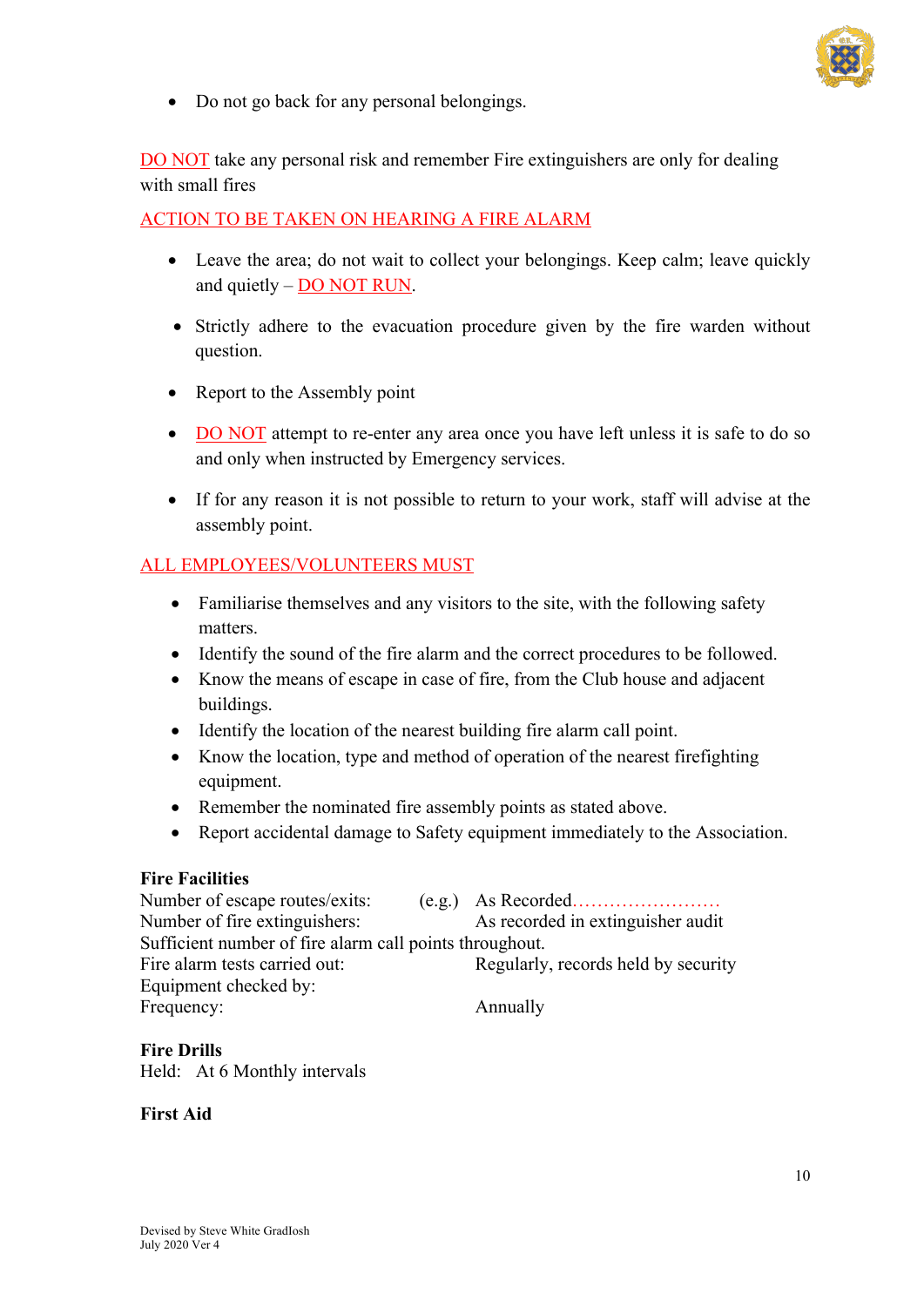

The Association has a duty to ensure that first aid provisions are provided in accordance with the Health & Safety (First Aid) Regulations 1981 as amended 2009. Appointed certificated First Aiders are displayed upon notice boards.

After October 1<sup>st</sup> 2013 the HSE will no longer approve training and qualifications for the purposes of the Health and Safety (First-Aid) Regulations 1981

The Appointed Health & Safety Person is responsible for ensuring that staff are aware of arrangements for first aid.

- § A first aid kit is situated in nominated locations.
- In the event of a serious accident, injury or ill health where the casualty requires admission to a hospital Accident and Emergency Department, you should contact the ambulance service:
- Dial 999 ask for the Ambulance service and give your name, the building address, floor and condition of the emergency case.
- Inform the nearest First Aider on site.

The Association is responsible for replenishing the first aid supplies. The first aid kits are checked every month and restocked as required.

The Association is responsible for keeping a list of First Aiders and arranging first aid training and refresher courses and maintaining training records.

**Nearest hospital with A&E department**

 **St Helier Hospital - 020 8296 2000 St Georges Hospital - 020 8725 2666**

**Nearest Police Stations**

 **Mitcham - 020 7230 1212**

 **Fire Station**  Tel: **999**

**Gas** Gas Escape calls – Tel: **0800 111 999**

**Electricity** Emergency Tel : **0800 111 999**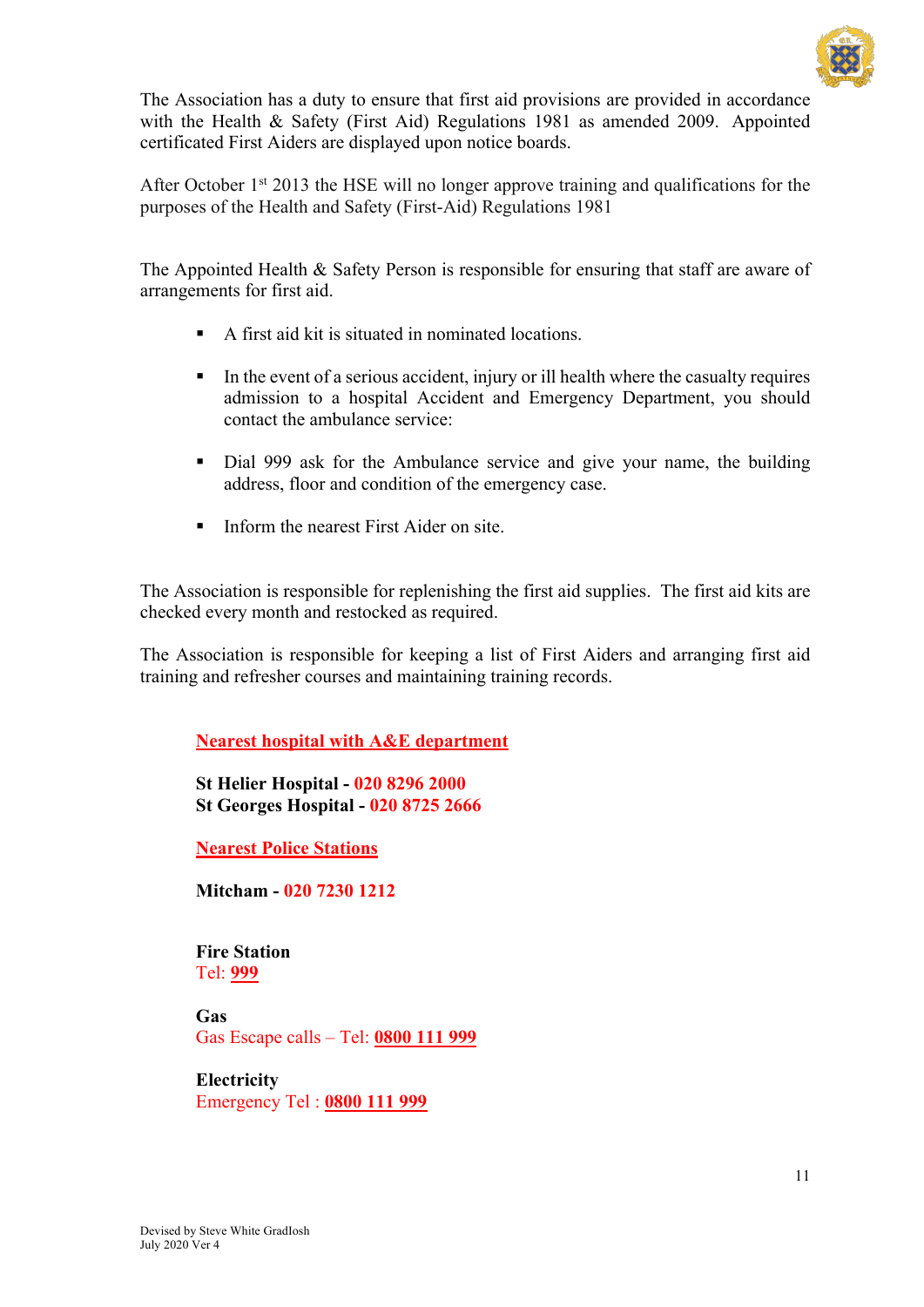

**Water**  Emergency Tel : **01737 772 000**

## **Reporting Accidents**

Under the Reporting of Accidents, Diseases and Dangerous Occurrences Regulations 2013, the Organisation has a duty to report certain categories of accident, dangerous occurrences and diseases to the Local Authority Environmental Health Department.

On the 1st October 2013 changes were introduced to the Reporting of Injuries, Diseases and Dangerous Occurrences Regulations (RIDDOR) that has simplified the mandatory reporting of workplace injuries for businesses, while ensuring that the data collected gives an accurate and useful picture of workplace incidents.

The main changes are to simplify the reporting requirements in the following areas:

- The classification of 'major injuries' to workers has been replaced with a shorter list of 'specified injuries';
- The existing schedule detailing 47 types of industrial disease has been replaced with eight categories of reportable work-related illness;
- Fewer types of 'dangerous occurrence' will require reporting.
- (a) All staff/volunteers must report all accidents, injuries, work-related diseases and dangerous occurrences, however small, to the Health & Safety Manager within one working day of the event. Near misses (i.e., a narrow escape from an accident, a dangerous occurrence or a potential hazard) must also be reported to the Health  $\&$ Safety Manager.
- (b) If you are absent from work for more than 7 days following a work-related accident or injury you must inform the Association.
- (c) The Health & Safety Appointed person is responsible for monitoring and analysing records in the Accident Book and notifying the relevant Enforcing Authority by the quickest practicable means. Notification is usually done by Email or telephone and confirmed on the approved forms.
- (d) The Accident Book should be reviewed on a regular basis.

## **Display Screen Equipment Workstation Assessment**

To meet the requirements of the Health & Safety (Display Screen Equipment) Regulations 1992, the Association is responsible for assessing display screen equipment workstations and reducing risks to Health & Safety of Users and Home Workers.

The Association is responsible for co-ordinating the workstation assessment programme. All staff have legal obligation to participate in the workstation assessment.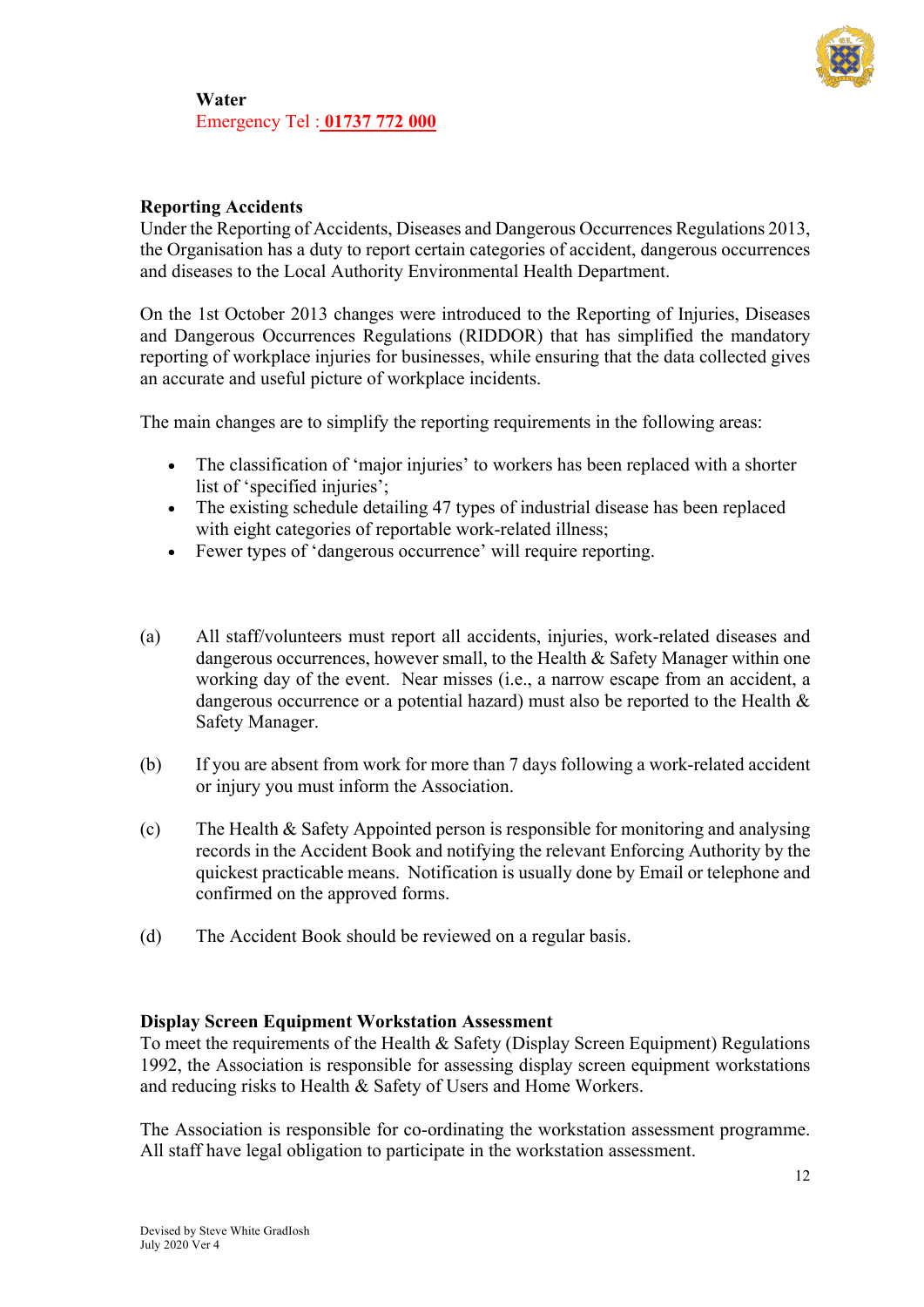

- (a) Users of display screen equipment (DSE) will be asked to participate in a Risk Assessment which will be reviewed periodically to ensure conformity.
- (b) Completed Assessments will be retained by the Association
- (c) If you report problems or require assistance, action will be generated by the Association, although some issues may need to be referred to an outside consultant or ergonomist.
- (d) If you are a DSE user, you are responsible for ensuring that display screen work is planned to include regular breaks or changes of activity in order to prevent intensive periods of on-screen activity.

The Association is responsible for ensuring that workstation furniture meets the minimum requirements set out in the Schedule to the Regulations and all new furniture meets current International Standards.

The Association will keep records of all Risk Assessments.

## **Electrical Safety**

All electrical equipment and systems and any work involving electricity or proximity to electricity must meet the requirements of the Electricity at Work Regulations 1989, Memorandum of Guidance and current Standards.

Electrical systems must, so far as is reasonably practicable, be constructed and maintained so as to be safe. Appointed persons responsible for the installation of new electrical systems will ensure that the requirements of the Regulations, Memorandum of Guidance and current standards are met. The requirements include provisions relating to insulation, protection, placing and earthing conductors and installing switches or other devices as neutral conductors. Excess current production must be efficient and suitably located and there must be provision for cutting off the supply and isolating it.

The Health & Safety Appointed person is responsible for ensuring that every work activity, including operation, use and maintenance of a system or any work near a system, shall be carried out in a manner so as not to give rise to danger.

Work on or near live exposed parts of equipment is not permitted unless it is absolutely unavoidable and the following three conditions are satisfied:

- (a) It is unreasonable in all the circumstances for the system to be dead.
- (b) It is reasonable in all the circumstances for the work to be carried out live.
- (c) Suitable precautions are taken to prevent injury.
- (d) A Permit to Work system is applied.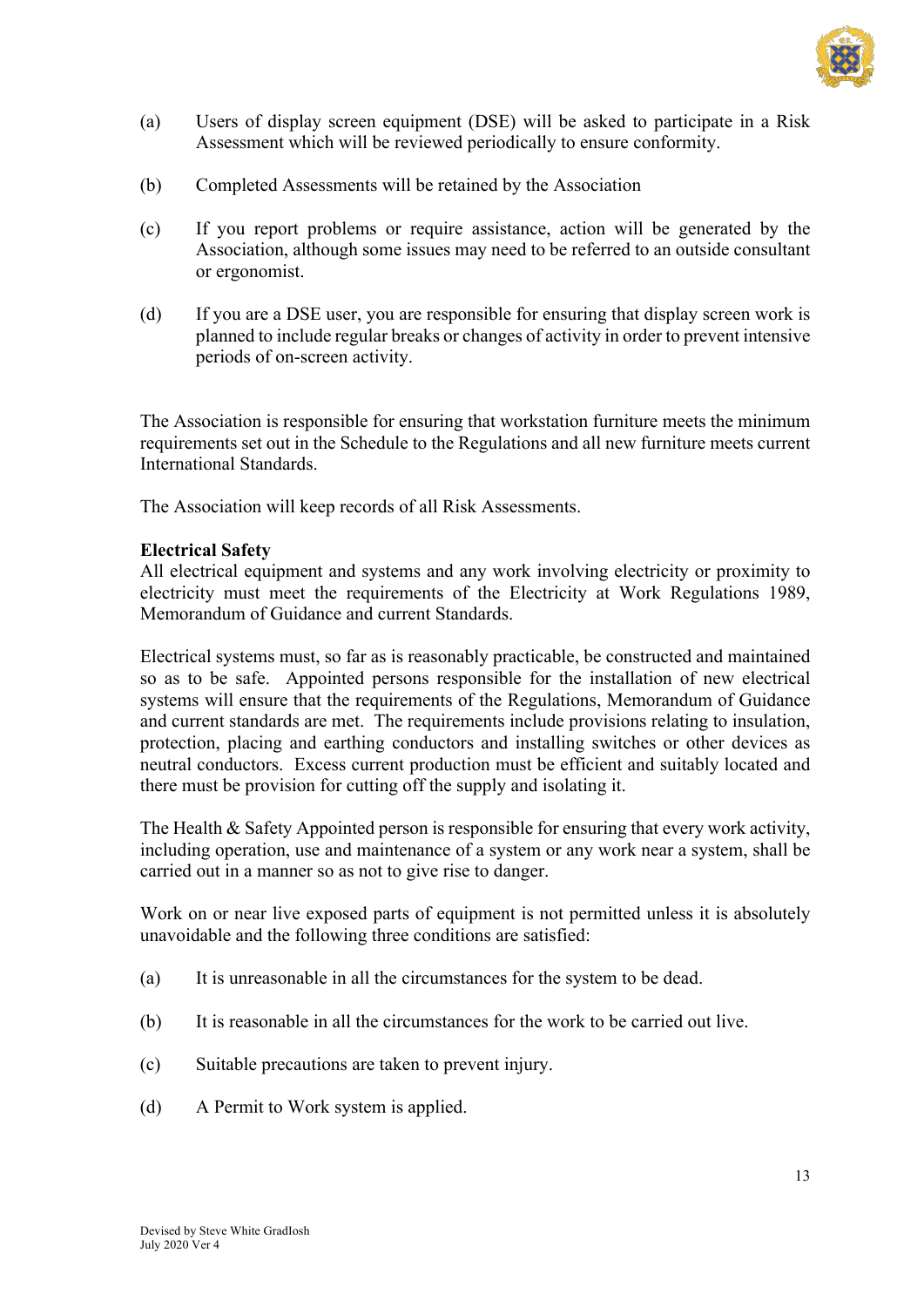

The Health  $\&$  Safety Appointed person is responsible for ensuring that contractors who work with electricity must be competent to do the job and have the required technical knowledge and experience to prevent danger and avoid injury.

The Health & Safety Appointed person is responsible for ensuring that all electrical systems and equipment are examined and maintained in accordance with the Regulations, Memorandum of Guidance and current standards. The schedule and records for inspection and maintenance are kept by the Association

Managers responsible for purchasing electrical equipment must provide safe and suitable equipment that is manufactured to current standards. The construction and/or protection of electrical equipment must be appropriate for the type of working environment.

You may only use electrical equipment purchased by the Association on its premises. It is not permissible and an offence to bring domestic electrical appliances into the Club unless a PAT test has been completed by a competent person or company.

All defective equipment should be removed from service immediately and reported to the Association. Only staff or contractors qualified to maintain or repair electrical equipment will be permitted to do so.

All portable appliances are tested on a regular basis by an outside contractor and the results of the examination will be recorded in the electrical register kept by the Association.

## **Work Equipment**

The Association is responsible for ensuring that work equipment meets the requirements of the Provision and Use of Work Regulations 1998.

Staff responsible for the purchasing of equipment must ensure that the equipment meets relevant Health & Safety requirements and current standards and has been designed for the purpose for which it is to be used. They are also responsible for ensuring that inspections are carried out after installation and before the equipment is put into use, after assembly at a new site and at suitable intervals and after any exceptional circumstances.

Any item of work equipment must comply with European Directives. This applies to all equipment bought since 1992. Manufacturers commonly fix a "CE" mark to the equipment as a sign of compliance to European requirements.

Any work undertaken using the equipment should be in accordance with manufacturers' specifications and instructions.

Work equipment should be maintained in an efficient state, in efficient working order and in good repair. All defects should be reported without delay.

Maintenance of equipment will be recorded. Records are kept by the Association

The Health & Safety Appointed person is responsible for ensuring that staff receives training in the use of work equipment and have Health & Safety information available to them and written instructions where appropriate. Where specific risks have been identified these will be reduced or controlled.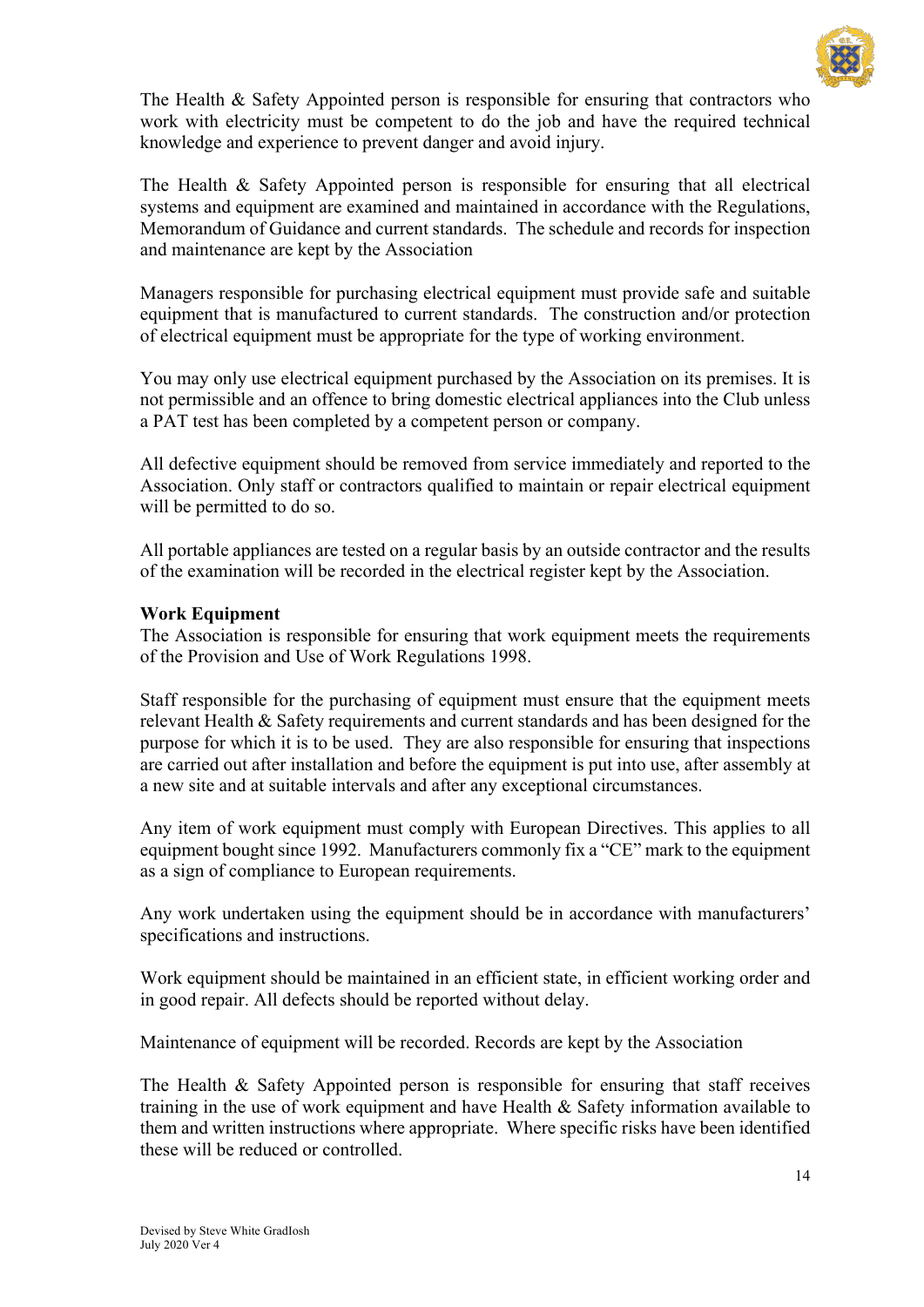

Safe Systems of Work are required for the maintenance and operation of work equipment that is identified as potentially hazardous.

All defective equipment should be taken out of service immediately and reported to the Association.

## **Storage & Handling**

Under the Health & Safety at Work Act and Control of Substances Hazardous to Health (COSHH) Regulations 2002, the Organisation has a duty to ensure safe storage and handling of dangerous substances.

All staff are responsible for ensuring that safe storage is provided for any flammable, corrosive or toxic substances identified following Risk Assessments. Locked storage will be provided for any hazardous substances.

## **Control of Substances Hazardous to Health (COSHH)**

To meet the requirements of the Control of Substances Hazardous to Health (COSHH) Regulations 2002, the Organisation is required to ensure that wherever possible the use of any hazardous materials will be eliminated or substituted with a safer product. If use of a hazardous material is unavoidable, a COSHH Assessment will be carried out and appropriate control measures implemented. All COSHH substances stored and used will be accompanied by a COSHH Data Sheet.

Changes in the CLP Regulations (June 2015) the existing orange hazard pictograms have been replaced with new international diamond shaped ones.

Staff responsible for purchasing hazardous substances are required to ensure that such substances are suitable for the task. They will ensure that the suppliers of materials provide full information on hazards of use and the appropriate precautions to take.

The Association is required to ensure that you receive information about the hazards associated with the materials used or encountered and instructions for safe working methods and training to enable you to carry out the instructions. You must comply with the instructions issued.

Where contractors are employed, the contractor is required to provide Risk Assessments for substances hazardous to health that they use. Copies of Risk Assessments will be kept in each area where the substances are used.

The appointed Health & Safety Person is responsible for preparing safe systems of work and controlling measures for any process or activity involving hazardous or dangerous substances.

## **Personal Protective Equipment (PPE)**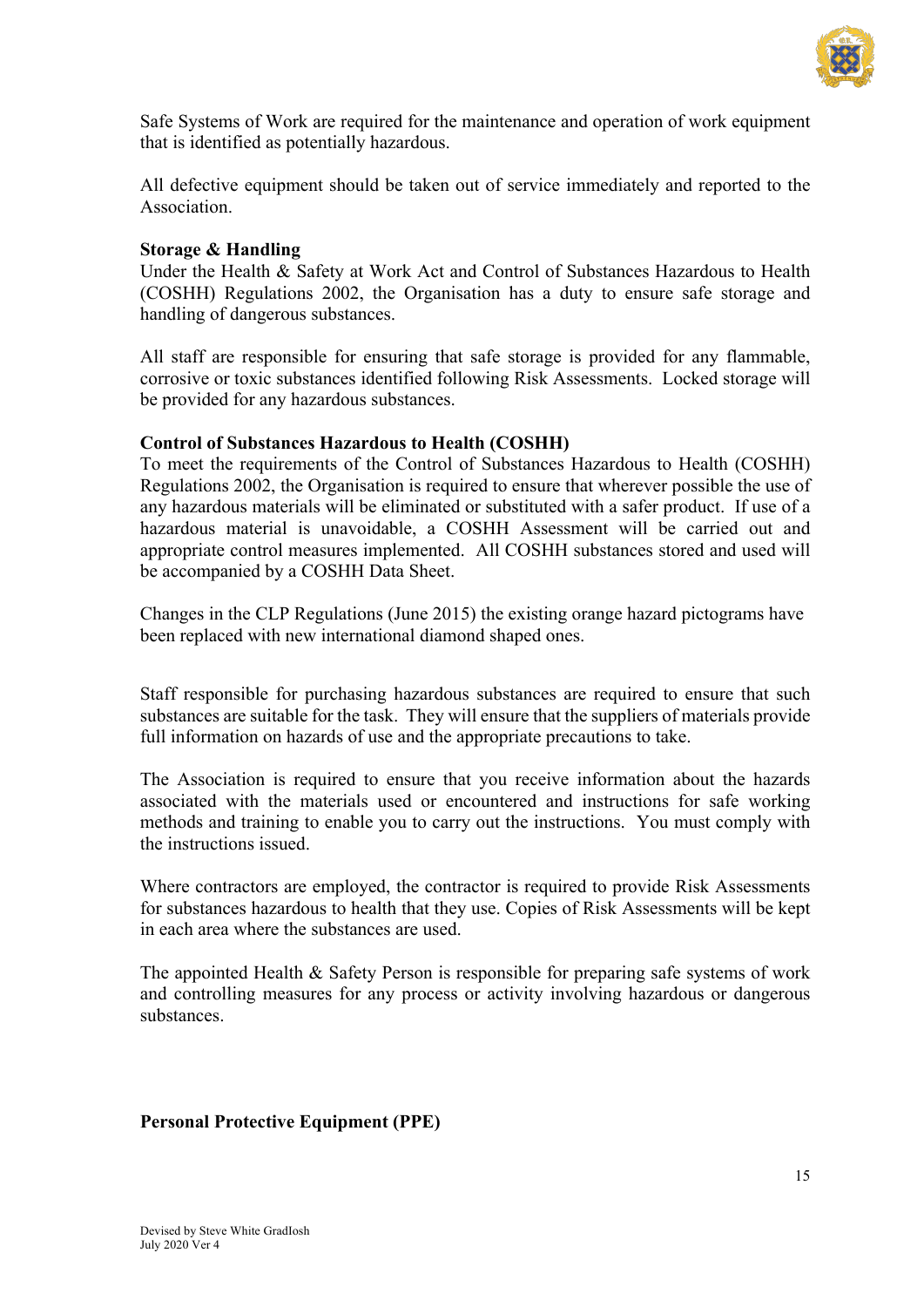

In accordance with Personal Protective Equipment Regulations 1992, the Association is responsible for ensuring that where risks cannot be controlled by other means, an assessment will be carried out to ensure that the appropriate personal protective equipment is provided to staff that may be exposed to a risk to their Health & Safety.

The Association will provide training, where applicable, to all staff/volunteers if applicable.

Every member of staff is required to use the personal protective equipment provided for them properly, in accordance with training and information and to use the accommodation provided for it.

## **Lifting and Carrying**

To meet the requirements of the Manual Handling Operations Regulations 1992 (as amended 2002) the Organisation is responsible for ensuring that staff/volunteers avoid hazardous manual handling operations so far as is reasonably practicable.

Where hazardous manual handling operations cannot be avoided, the appointed Health & Safety Advisor or the Association will carry out a Manual Handling Risk Assessment in order to reduce as reasonably as practicable any risks of injury.

Assessments will be reviewed or repeated whenever there is a significant change to the manual handling operation, if an injury occurs, or if an employee indicates that they may be experiencing problems.

Risk Assessments will be kept at the site where the tasks are conducted, and the Association is responsible for ensuring that the necessary modifications are made to reduce identified risks.

Where a problem arises relating to a manual handling operation or in the case of an adverse health or medical condition, the staff is required to inform the Association immediately.

The Association will provide training in respect of Manual Handling for all staff engaged in such activity and outline the risks to Health & Safety and how they may be avoided. Only staff trained in manual handling techniques should carry out manual handling tasks.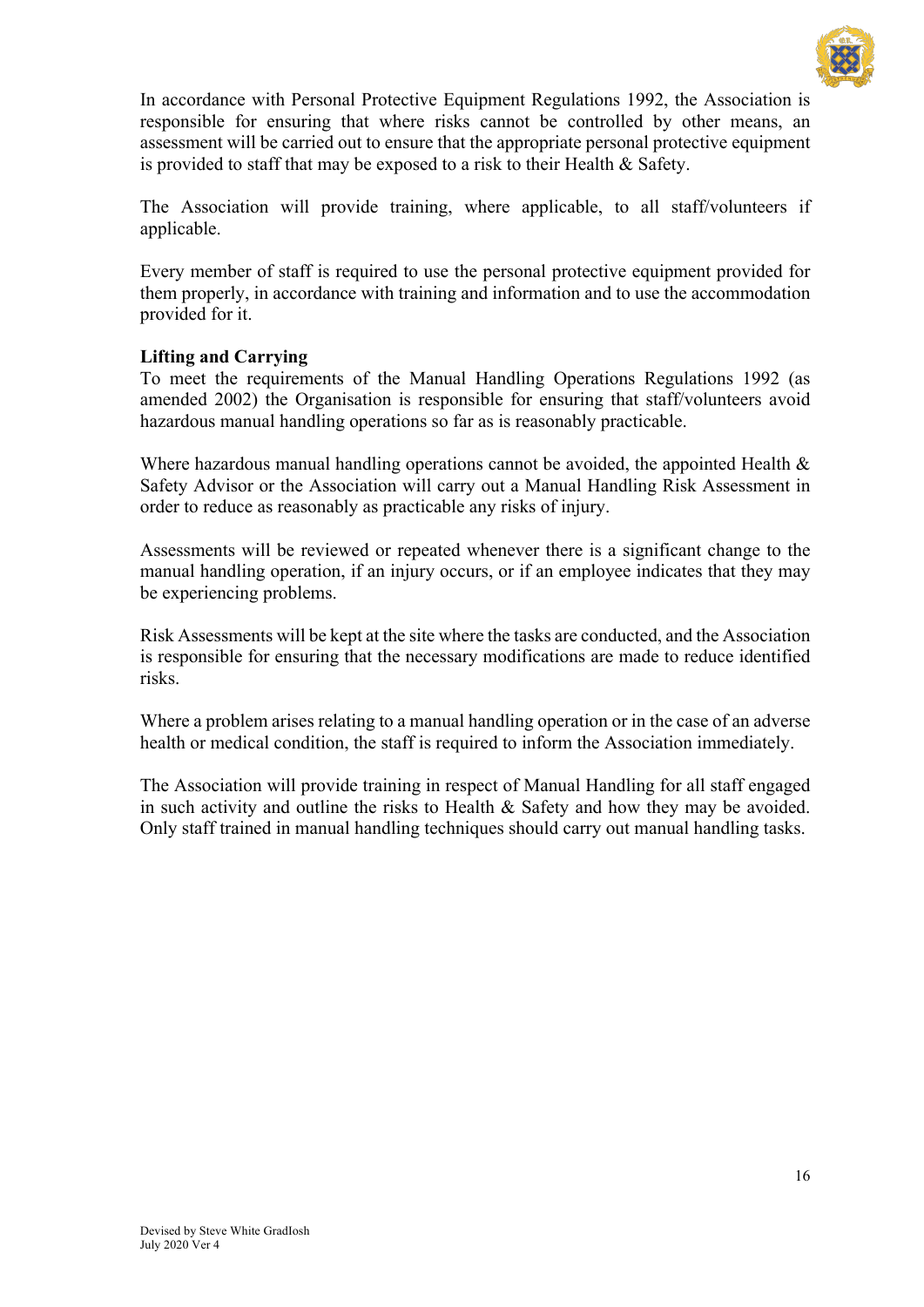

## **Cleaning and Waste Disposal**

The Workplace Health, Safety and Welfare Regulations 1992 state that the workplace and furniture, furnishings and fittings will be kept sufficiently clean. The workplace should be kept free from waste materials wherever possible.

The Manager is responsible for ensuring that the premises are kept clean and tidy.

Disposal of materials must be carried out under the terms of the Environmental Protection Act 1990. An approved or licensed carrier must dispose of mixed waste.

## **Stress in the Workplace**

In accordance with the Health & Safety at Work Act Etc 1974 and the Management of Health & Safety at Work Regulations 1999, it is accepted that stress in the workplace is an acknowledged hazard and accordingly monitoring for excessive stress is a pro-active and integral part of the Association's arrangements of Health & Safety. It is incumbent upon the members of staff to draw to the attention of the Association any work related stress issues, including discrimination, bullying and Harassment.

## **Young People at Work**

Young Persons at Work Guidance require the Association to assess the risks to young person's working on the premises. All people under the age of 18 years are considered to be "young people" for the purpose of this Guidance.

The Regulations also prohibit certain types of work and extend the duty of the employer to provide parents of school age children (under 16 years of age) with information on the risks they face at work and the control measures in place. Children under 13 years of age are generally prohibited from any form of employment.

All staff intending to employ a young person should inform the Health & Safety Manager to ensure that appropriate Risk Assessments are conducted before the employee starts work. In all cases, supervision by competent persons must be provided.

## **Health & Safety of Contractors**

Under the Health & Safety at Work Act and the Management of Health & Safety at Work Regulations, the Association has a duty to contractors working on its Site.

Before hiring contractors, the Association should review the contractor's competence to carry out the work. The level of questioning and detail required from contractors prior to their engagement should be proportionate and appropriate to the level of risk involved in the nature of the work that the contractors will be undertaking. Only authorised contractors are allowed on the premises, subject to the satisfactory receipt of the Contractors Method of Work Statement and Risk assessment.

Staff authorised for hiring contractors for construction projects are responsible for ensuring that the requirements of the Construction (Design and Management) Regulations 2015 are met for all Notifiable Construction work where applicable. They will:

(a) Appoint a competent person as principal designer and principal contractor.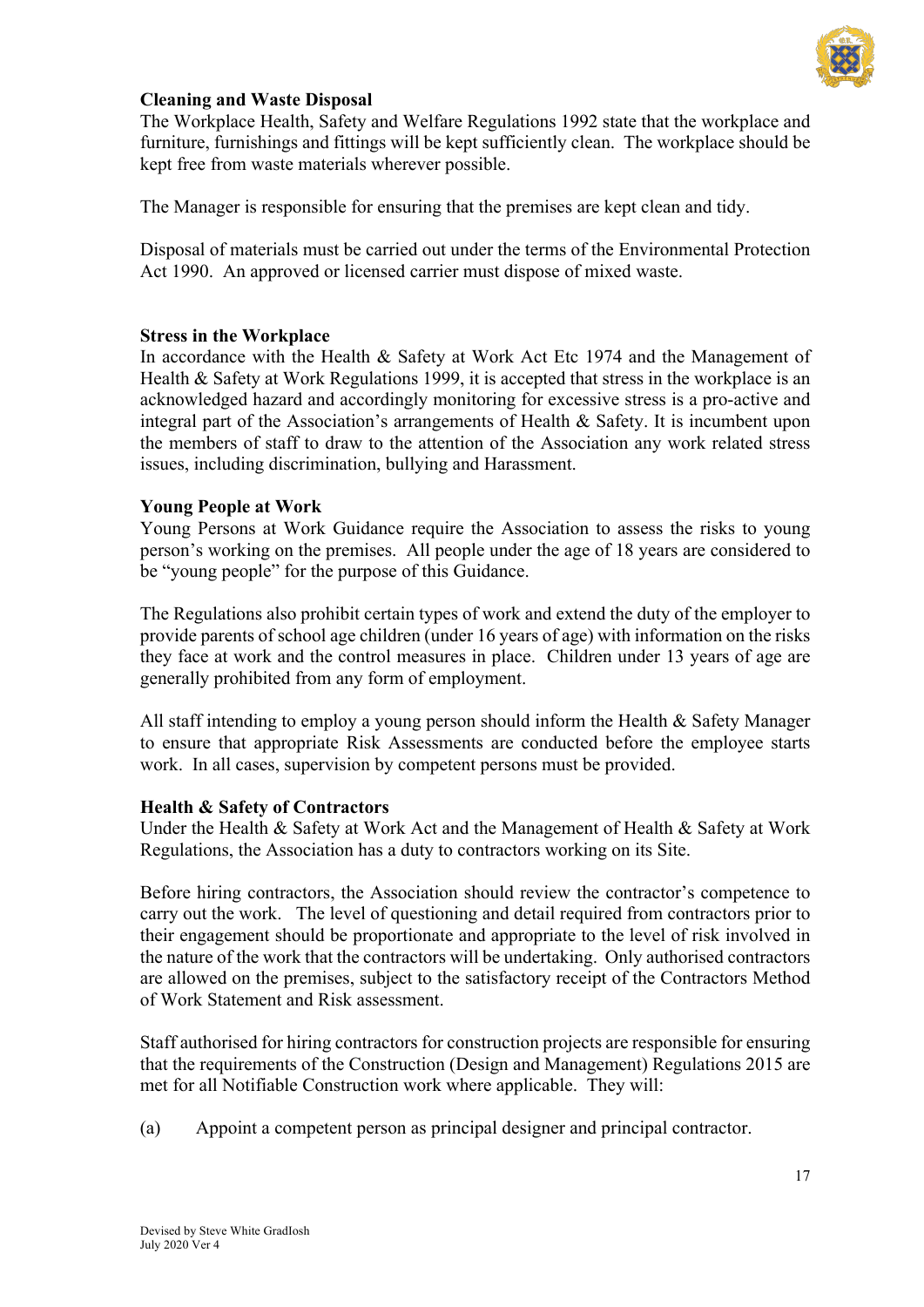

- (b) Provide the supervisor and designers with information relevant to the Health & Safety of the project.
- (c) Be reasonably satisfied that any designers/contractors are competent and have made adequate provisions for Health & Safety.
- (d) Ensure that work does not begin until adequate provisions have been made for Health & Safety.

The contractor is required to take all reasonable steps to inform the Association about the risks to Health & Safety arising out of, or in connection with, the contractor's activity on the Association's premises. The Association will provide Health & Safety information to temporary workers as appropriate. All contractors whether falling within CDM Regulations or not will provide a full Method of Work Statement and Risk Assessment appropriate to the hazards involved.

After the 15 October 2015 all projects will need to transfer to The Construction (Design and Management) Regulations 2015.

## **Health & Safety of Visitors**

Under the Health & Safety at Work Act and the Management of Health & Safety at Work Regulations, the Association has a duty to visitors on its premises.

#### **Working Alone**

The Association will ensure, so far as is reasonably practicable, that employees, workers and self-employed contractors who are required to work alone or unsupervised for significant periods of time are protected from risks to their Health & Safety. Appropriate Risk Assessments will be carried out to ensure that there are sufficient control measures to reduce risks to their Health & Safety.

## **Health & Safety Training and Information**

Training and information contributes directly to the Association's Health & Safety culture.

The Association is responsible for ensuring that new employees/volunteers receive Health & Safety information, including arrangements for first aid and emergency procedures on arrival. He or she must also ensure that job-specific training and information is provided where required. Additional training will be necessary if an employee takes on new responsibilities, or where there is a change in work activity or the work environment.

The Association will keep records of the Health & Safety training that has been provided and is responsible for organising and maintaining records for the training of First Aiders.

Training and information needs will also be identified through the Risk Assessment procedure conducted by the Association.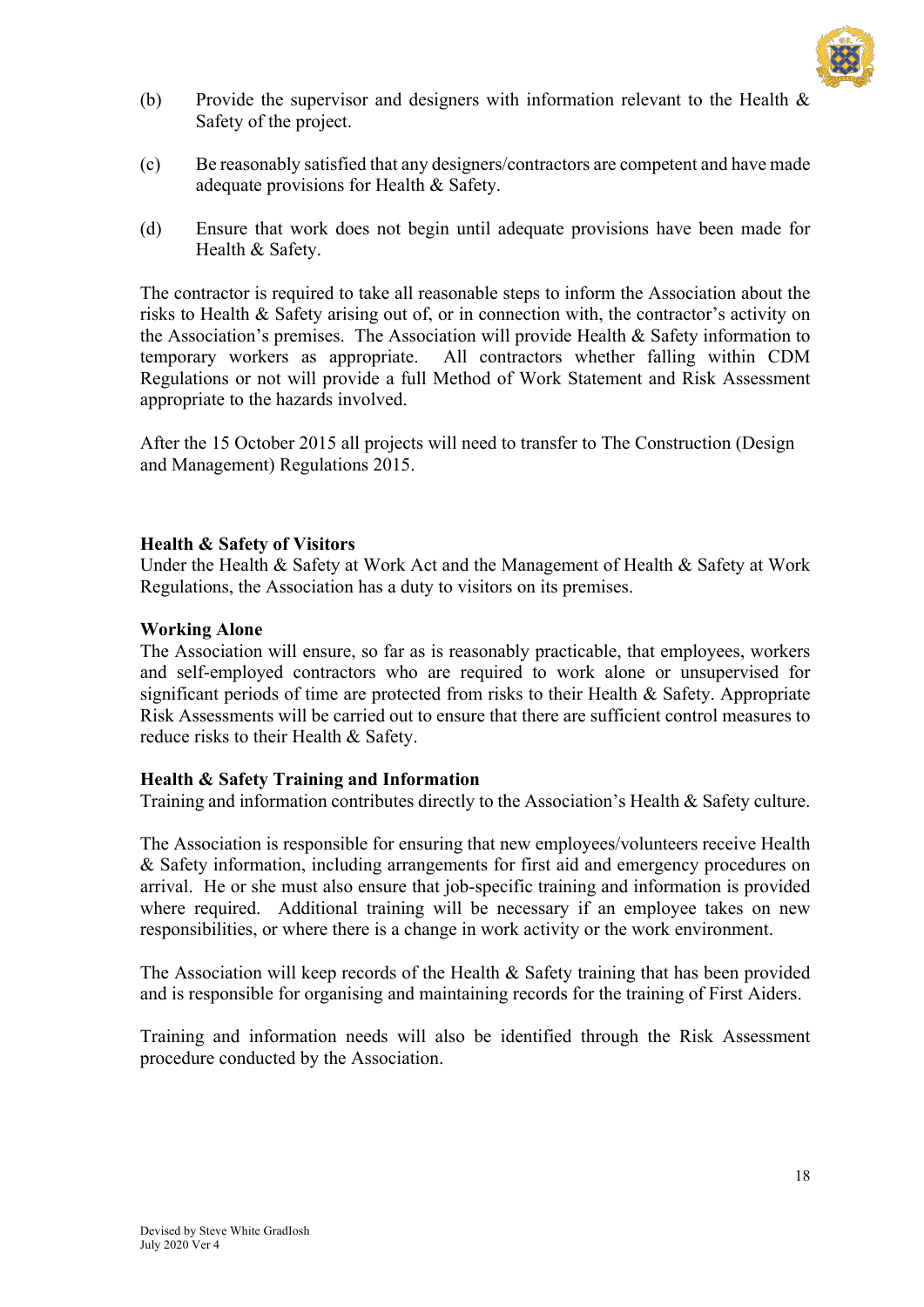

## **Risk Assessment**

Under the Management of Health  $\&$  Safety at Work Regulations, the Association is required to carry out Risk Assessments and monitor Health & Safety.

It is the Old Rutlishians Association's intention to eliminate/reduce risks from hazards or, where elimination is not possible, to reduce them to an acceptable level.

The Association is responsible for carrying out periodic Risk Assessments of any risks to the Health & Safety of staff and other persons affected by the Association's activities. This process may be contracted out to external competent persons.

Records are kept and managed by the appointed Health & Safety Advisor and the Association. Any defects or hazardous situations and recommendations are recorded and then notified to the relevant staff. The appointed Health & Safety Advisor or the Association must record the actions taken as a result of the Risk Assessment. Risk Assessments will be reviewed if there is a significant change in the matter to which it relates, or if there is reason to suspect that it is no longer valid.

## **Inspections**

The Manager is responsible for routine inspections of the premises on a bi-monthly basis and recording any faults. Upon staff identifying any hazards in the workplace, hazards should be reported to the Health & Safety appointed person for immediate attention.

## **Monitoring and Improving Health & Safety**

The Management of Health & Safety at Work Regulations 1999 requires the effective management of Health & Safety. The Association has a commitment to controlling Health & Safety risks and improving Health & Safety. The Association is required to carry out a regular Audit and review of its Health & Safety arrangements.

## **Safeguarding**

The Old Rutlishians Association are committed to safeguarding and protecting children and young people. They fully accept responsibility for the wellbeing and safety of all children and young people who are under their care.

All children have the right to protection from all forms of abuse and exploitation and it is the duty of all staff and volunteers, paid or unpaid at the Association to safeguard children and young people by creating an environment that protects them from harm. The wellbeing of children and young people is paramount for all staff/Volunteers and accordingly, they must make themselves aware of the Associations Safeguarding Children Policy. Where appropriate, the policy will be supplemented by in-service training and additional guidance. All suspicions and allegations of abuse will be taken seriously and responded to swiftly and appropriately

## **Covid 19**

The Old Rutlishians will continue its obligations to comply with health and safety at work legislation and requirements to manage and control workplace risks, including protecting workers, volunteers and others from the risk of COVID-19 infection throughout the Association